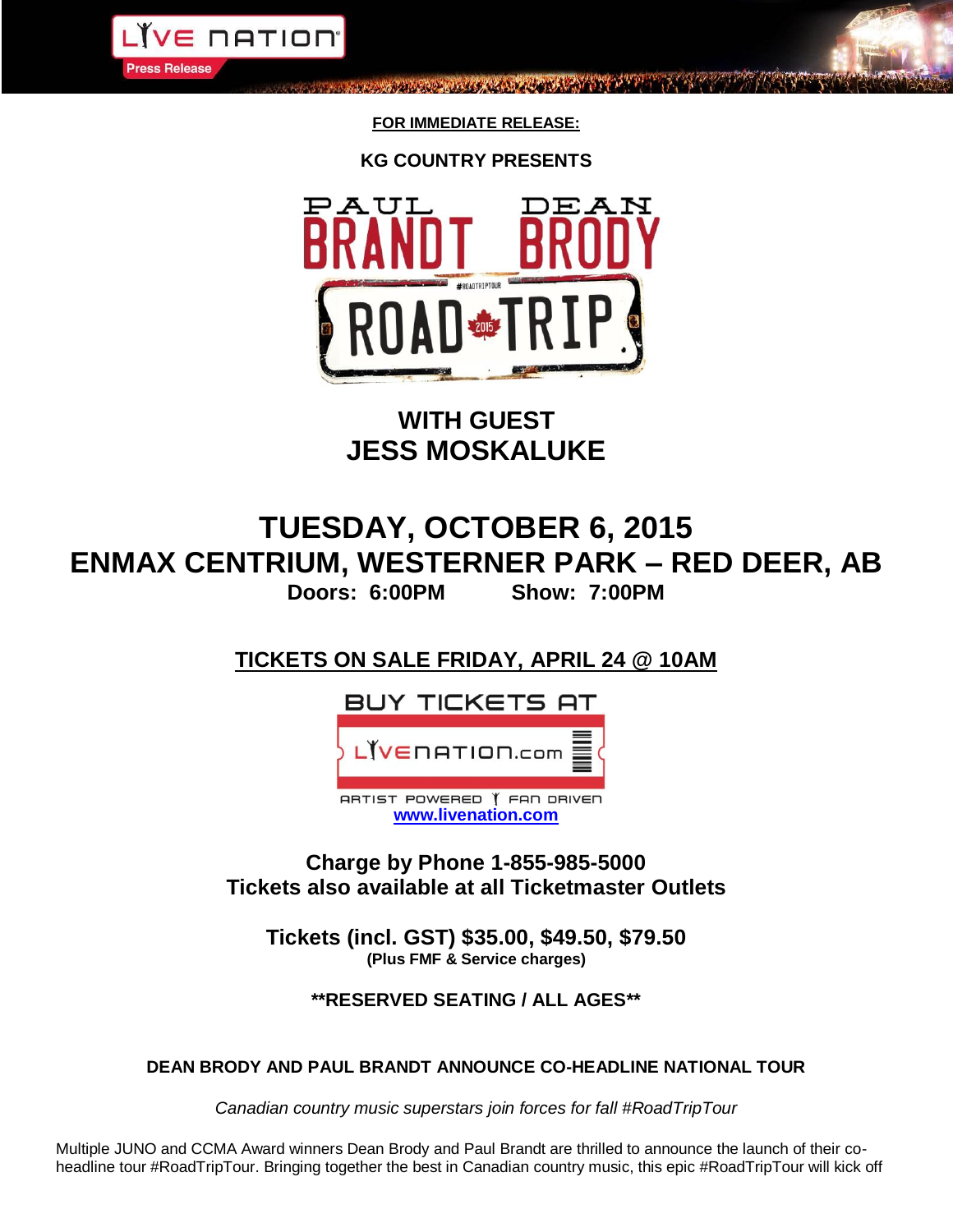in Victoria, British Columbia on September 24 and wrap up 21 cities later, in Halifax, Nova Scotia. Artist pre-sale runs Tuesday, April 21 at 10 a.m. through Thursday, April 23 at 10 p.m. local time or while supplies last. Tickets go on-sale to the general public Friday, April 24 at 10 a.m. local time.

There is no question that these two are a force to be reckoned with. With a list of awards and accolades a country mile long, Brandt is recognized as the most awarded male Canadian Country Artist in history; Brody, the #1 most played Canadian Country Artist on radio. Brody also recently took home Country Album of the year at both the 2014 CCMA and JUNO Awards. It is difficult to argue that there are any bigger names in Canadian country music today.

Brody and Brandt share commonalities beyond the scope of their success in country music, making the decision to partner on a national tour an easy one. Both were born in Western Canada and raised with strong family values – a common thread that is clear not only in how they conduct themselves (including a deep investment and commitment to those in need) but a dominating force in their songs.

They both set off for Nashville early in their careers, which proved to be a defining time for each of them. As a result, both continue to hold the rich history found in Nashville close to their hearts, still actively writing and recording there.

"Dean and I are both deeply proud of our Canadian roots," says Brandt. "Touring our country together this fall allows us to engage with both sets of fans and celebrate the heritage of country music that inspired our careers."

"Canada has the greatest fans in the world," adds Brody. "We are truly excited to bring our two styles together and create an unforgettable experience for them."

In addition to the tour, both are busy with their latest music. Today, Brody released his fifth studio album *Gypsy Road*. The record covers huge emotional terrain, reflects Brody's time living in different parts of the country and features the top 10 single *[Upside Down](https://www.youtube.com/watch?v=DIRCADbsfkg)*.

In March, Brandt released his latest single *Nothing* which recently hit #30 on the Canadian Artists chart. *Nothing* joins two hit singles this past year - *Forever Summer* and *Get a Bed.*

For ticketing information, please visit: [www.livenation.ca](http://www.livenation.ca/) and [www.roadtriptour.ca.](http://www.roadtriptour.ca/) Please note there is a limited quantity of VIP ticket packages available in each market.

## **#RoadTripTour Dates:**

- Sept. 24 Victoria, BC Save On Foods Memorial Centre
- Sept. 25 Abbotsford, BC Abbotsford Centre
- Sept. 26 Kelowna, BC Prospera Place
- Sept. 27 Cranbrook, BC Western Financial Place
- Sept. 29 Prince George, BC CN Centre
- Sept. 30 Edmonton, AB Rexall Place
- Oct. 1 Medicine Hat, AB Medicine Hat Regional Event Centre
- Oct. 2 Calgary, AB Scotiabank Saddledome
- Oct. 3 Grand Prairie, AB Revolution Place
- Oct. 6 Red Deer, AB Enmax Centrium
- Oct. 7 Regina, SK Brandt Centre
- Oct. 9 Winnipeg, MB MTS Centre
- Oct. 10 Thunder Bay, ON Community Auditorium
- Oct. 13 Sudbury, ON Sudbury Arena
- Oct. 15 London, ON Budweiser Gardens
- Oct. 16 Hamilton, ON FirstOntario Centre
- Oct. 17 Oshawa, ON General Motors Centre
- Oct. 18 Kingston, ON Rogers K-Rock Centre
- Oct. 19 Ottawa, ON Canadian Tire Centre
- Oct. 21 Moncton, NB Coliseum
- Oct. 23 Saint John, NB Harbour Station
- Oct. 24 Halifax, NS Scotiabank Centre

For more information on Dean Brody and Paul Brandt, please visit: [www.deanbrody.com](http://www.deanbrody.com/) | [www.paulbrandt.com](http://www.paulbrandt.com/)